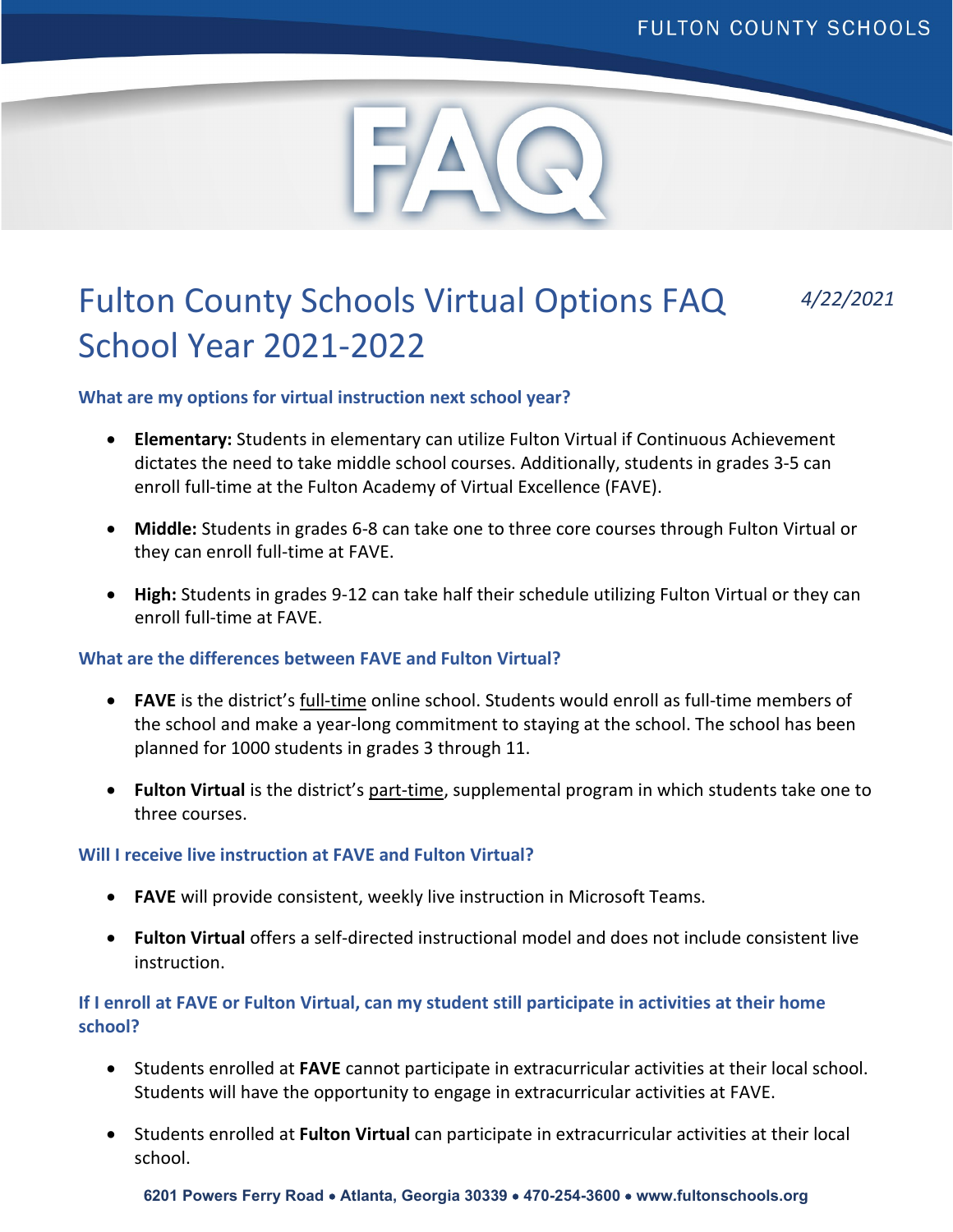## **Can my student be full-time at Fulton Virtual?**

• No, students enrolled in Fulton Virtual courses may take up to one-half of their courses in the program.

# **Can I return to my home school any time next year if I decide FAVE is the right spot for me?**

• We ask that students who elect to attend FAVE make a year-long commitment to staying at FAVE.

## **When does registration open at FAVE and Fulton Virtual?**

- The original period for registration for FAVE was conducted in January and February 2021. Consideration is being given to an additional registration period. More information about this potential will be shared when a decision is made.
- Those who apply and accept a seat at FAVE are making a year-long commitment to remain in the school. More information about FAVE can be found at <https://www.fultonschools.org/fave>
- Registration for Fall 2021 and Spring 2022 for Fulton Virtual is ongoing and currently open. Visit<https://fulton.geniussis.com/PublicWelcome.aspx> to register.

## **What courses are offered at Fulton Virtual?**

• Fulton Virtual offers a variety of courses for grades 9-12 and offers core courses for grades 6- 8. The catalog for Fulton Virtual courses can be found at their website <https://www.fultonschools.org/fultonvirtual>

# **If my child stays at their home school, how many virtual courses can they take?**

• Students who remain enrolled at their local school can take up to half of their schedule through any combination of virtual courses.

# **Will AP, TAG, honors, IB, etc. courses be offered?**

• FAVE will offer AP, TAG, and Honors courses. Fulton Virtual offers honors courses. Neither FAVE nor Fulton Virtual will offer IB.

### **What is the attendance policy for FAVE?**

- Elementary: Students will be required to attend daily live instruction in reading and math.
- Middle/High: Students will either be required to attend live instruction or they will need to demonstrate that they can make adequate progress independently by keeping up pace with their online course.